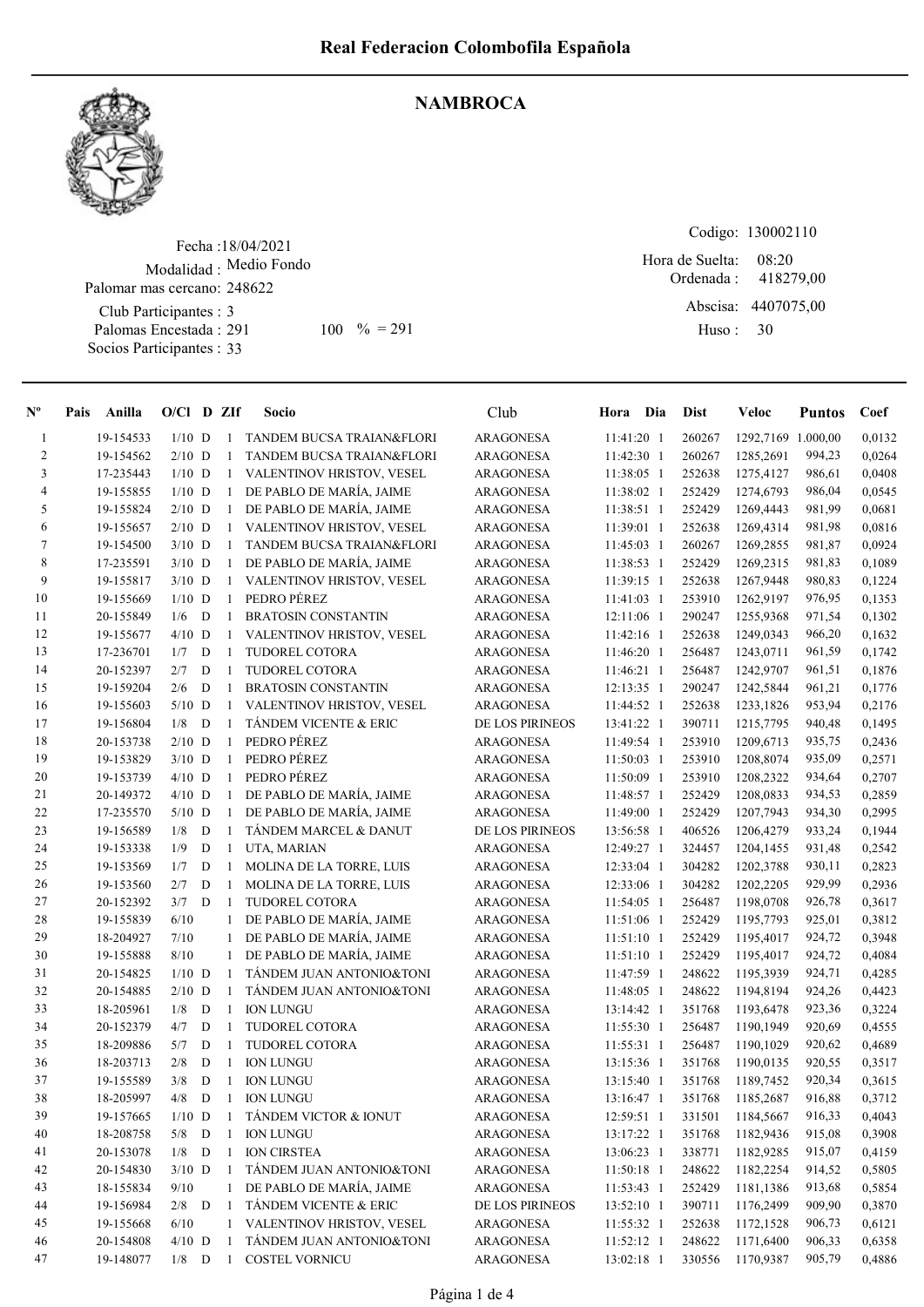## NAMBROCA 130002110 18/04/2021

| $\mathbf{N}^{\mathbf{o}}$ | Anilla<br>Pais         | $O/C1$ D ZIf         |             |                   | Socio                                                             | Club                                 | Hora                     | Dia        | <b>Dist</b>      | Veloc                  | <b>Puntos</b>    | Coef             |
|---------------------------|------------------------|----------------------|-------------|-------------------|-------------------------------------------------------------------|--------------------------------------|--------------------------|------------|------------------|------------------------|------------------|------------------|
| 48                        | 09-47554               | 2/9                  | D           | $\mathbf{1}$      | UTA, MARIAN                                                       | <b>ARAGONESA</b>                     | 12:57:12 1               |            | 324457           | 1170,4798              | 905,44           | 0,5084           |
| 49                        | 19-152686              | 2/8                  | D           | 1                 | <b>COSTEL VORNICU</b>                                             | <b>ARAGONESA</b>                     | 13:02:27 1               |            | 330556           | 1170,3169              | 905,31           | 0.5094           |
| 50                        | 19-154715              | 1/8                  | D           | $\mathbf{1}$      | VASILE VALEAN, MIHAI                                              | <b>ARAGONESA</b>                     | 12:01:35 1               |            | 258396           | 1166,1346              | 902,08           | 0,6650           |
| 51                        | 20-154617              | 3/8                  | $\mathbf D$ | $\mathbf{1}$      | <b>COSTEL VORNICU</b>                                             | <b>ARAGONESA</b>                     | 13:03:35 1               |            | 330556           | 1165,6397              | 901,69           | 0,5302           |
| 52                        | 19-154721              | 2/8                  | D           | 1                 | VASILE VALEAN, MIHAI                                              | <b>ARAGONESA</b>                     | 12:01:53 1               |            | 258396           | 1164,5580              | 900,86           | 0.6916           |
| 53                        | 18-202345              | 2/8                  | D           | $\mathbf{1}$      | TÁNDEM MARCEL & DANUT                                             | DE LOS PIRINEOS                      | 14:09:29 1               |            | 406526           | 1163,2200              | 899,82           | 0,4480           |
| 54                        | 19-156070              | 3/8                  | D           | $\mathbf{1}$      | TANDEM MARCEL & DANUT                                             | DE LOS PIRINEOS                      | 14:09:40 1               |            | 406526           | 1162,6101              | 899,35           | 0,4565           |
| 55                        | 19-157645              | 1/5                  | D           | 1                 | MEMBRADO GROS, JOAQUÍN                                            | <b>ARAGONESA</b>                     | 13:07:04 1               |            | 333333           | 1161,1693              | 898,23           | 0,5670           |
| 56                        | 14-4358477             | 3/9                  | D           | -1                | UTA, MARIAN                                                       | <b>ARAGONESA</b>                     | 13:00:01 1               |            | 324457           | 1158,7060              | 896,33           | 0,5931           |
| 57                        | 20-148989              | $4/10$ D             |             | 1                 | TANDEM BUCSA TRAIAN&FLORI                                         | <b>ARAGONESA</b>                     | 12:04:41 1               |            | 260267           | 1158,3725              | 896,07           | 0,7526           |
| 58<br>59                  | 20-153843<br>19-159056 | 1/5<br>$1/10$ D      | D           | -1<br>1           | LICA COJOCNEAN, GABRIEL<br><b>IONUT BRATU</b>                     | <b>ARAGONESA</b><br><b>ARAGONESA</b> | 14:13:53 1<br>12:09:49 1 |            | 409388<br>265659 | 1156,8445<br>1155,9605 | 894,89<br>894,21 | 0,4869<br>0,7632 |
| 60                        | 19-155352              | $2/10$ D             |             | 1                 | <b>IONUT BRATU</b>                                                | ARAGONESA                            | 12:09:52 1               |            | 265659           | 1155,7091              | 894,01           | 0,7761           |
| 61                        | 19-153573              | 3/7                  | D           | -1                | <b>MOLINA DE LA TORRE, LUIS</b>                                   | ARAGONESA                            | 12:44:52 1               |            | 304282           | 1148,8120              | 888,68           | 0,6889           |
| 62                        | 19-153578              | 4/7                  | D           | -1                | MOLINA DE LA TORRE, LUIS                                          | <b>ARAGONESA</b>                     | 12:44:53 1               |            | 304282           | 1148,7397              | 888,62           | 0,7002           |
| 63                        | 20-154823              | $5/10$ D             |             | $\mathbf{1}$      | TÁNDEM JUAN ANTONIO&TONI                                          | <b>ARAGONESA</b>                     | 11:56:45 1               |            | 248622           | 1147,0450              | 887,31           | 0,8708           |
| 64                        | 20-149921              | 1/6                  | D           | -1                | (TAREK)ESTELA ENCINAS GAS                                         | <b>ARAGONESA</b>                     | 13:04:15 1               |            | 325591           | 1145,4389              | 886,07           | 0,6755           |
| 65                        | 19-156985              | 3/8                  | D           | $\overline{1}$    | TÁNDEM VICENTE & ERIC                                             | DE LOS PIRINEOS                      | 14:01:19 1               |            | 390711           | 1144,7170              | 885,51           | 0,5717           |
| 66                        | 20-155063              | 6/10                 |             | 1                 | TANDEM JUAN ANTONIO&TONI                                          | <b>ARAGONESA</b>                     | 11:57:25 1               |            | 248622           | 1143,5278              | 884,59           | 0,9122           |
| 67                        | 19-153689              | $5/10$ D             |             | -1                | PEDRO PÉREZ                                                       | ARAGONESA                            | 12:02:12 1               |            | 253910           | 1142,7093              | 883,95           | 0,9068           |
| 68                        | 20-154822              | 7/10                 |             | 1                 | TÁNDEM JUAN ANTONIO&TONI                                          | <b>ARAGONESA</b>                     | 11:57:48 1               |            | 248622           | 1141,5152              | 883,03           | 0,9399           |
| 69                        | 20-154838              | 8/10                 |             | 1                 | TÁNDEM JUAN ANTONIO&TONI                                          | <b>ARAGONESA</b>                     | 11:57:51 1               |            | 248622           | 1141,2532              | 882,83           | 0,9537           |
| 70                        | 18-205462              | 2/6                  | D           | -1                | (TAREK)ESTELA ENCINAS GAS                                         | ARAGONESA                            | 13:05:19 1               |            | 325591           | 1141,1566              | 882,75           | 0,7388           |
| 71                        | 19-153081              | 7/10                 |             | $\mathbf{1}$      | VALENTINOV HRISTOV, VESEL                                         | <b>ARAGONESA</b>                     | 12:01:29 1               |            | 252638           | 1140,6637              | 882,37           | 0,9658           |
| 72                        | 19-152364              | 1/8                  | D           | -1                | VILCAN, LAZAR                                                     | ARAGONESA                            | 13:06:46 1               |            | 326856           | 1139,7977              | 881,70           | 0,7570           |
| 73                        | 20-154827              | 9/10                 |             | $\mathbf{1}$      | TÁNDEM JUAN ANTONIO&TONI                                          | ARAGONESA                            | 11:58:21 1               |            | 248622           | 1138,6398              | 880,81           | 1,0090           |
| 74                        | 19-156110              | 4/8                  | D           | -1                | TÁNDEM MARCEL & DANUT                                             | DE LOS PIRINEOS                      | 14:17:05 1               |            | 406526           | 1138,4625              | 880,67           | 0,6255           |
| 75                        | 20-149716              | 2/5                  | D           | 1                 | LICA COJOCNEAN, GABRIEL                                           | <b>ARAGONESA</b>                     | 14:20:06 1               |            | 409388           | 1136,8731              | 879,44           | 0,6296           |
| 76                        | 19-156586              | 5/8                  | D           | $\mathbf{1}$      | <b>TANDEM MARCEL &amp; DANUT</b>                                  | DE LOS PIRINEOS                      | 14:17:47 1               |            | 406526           | 1136,2352              | 878,95           | 0,6424           |
| 77                        | 17-236383              | 4/8                  | D           | $\overline{1}$    | <b>TÁNDEM VICENTE &amp; ERIC</b>                                  | DE LOS PIRINEOS                      | 14:04:43 1               |            | 390711           | 1133,4265              | 876,77           | 0,6772           |
| 78<br>79                  | 20-148884<br>20-148813 | $5/10$ D<br>6/10     |             | $\mathbf{1}$      | TANDEM BUCSA TRAIAN&FLORI                                         | <b>ARAGONESA</b>                     | 12:09:51 1<br>12:09:56 1 |            | 260267<br>260267 | 1132,3341              | 875,93           | 1,0299<br>1,0431 |
| 80                        | 19-154490              | 7/10                 |             | 1<br>1            | <b>TANDEM BUCSA TRAIAN&amp;FLORI</b><br>TANDEM BUCSA TRAIAN&FLORI | ARAGONESA<br>ARAGONESA               | 12:10:04 1               |            | 260267           | 1131,9237<br>1131,2677 | 875,61<br>875,10 | 1,0563           |
| 81                        | 20-149902              | $2/10$ D             |             | $\mathbf{1}$      | TÁNDEM VICTOR & IONUT                                             | <b>ARAGONESA</b>                     | 13:13:07 1               |            | 331501           | 1130,9524              | 874,86           | 0,8397           |
| 82                        | 19-153579              | $5/7$ D              |             | -1                | MOLINA DE LA TORRE, LUIS                                          | ARAGONESA                            | 12:49:46 1               |            | 304282           | 1127,9451              | 872,53           | 0,9261           |
| 83                        | 20-154863              | 10/10                |             | $\mathbf{1}$      | TÁNDEM JUAN ANTONIO&TONI                                          | <b>ARAGONESA</b>                     | 12:00:53 1               |            | 248622           | 1125,5806              | 870,70           | 1,1472           |
| 84                        | 20-154620              | $4/8$ D              |             | -1                | <b>COSTEL VORNICU</b>                                             | <b>ARAGONESA</b>                     | 13:14:40 1               |            | 330556           | 1121,7964              | 867,78           | 0,8733           |
| 85                        | 19-158149              |                      |             |                   | 4/9 D 1 UTA, MARIAN                                               | <b>ARAGONESA</b>                     |                          | 13:09:16 1 |                  | 324457 1121,6536       | 867,67           | 0,9003           |
| 86                        | 20-152359              | 6/7                  |             | 1                 | TUDOREL COTORA                                                    | ARAGONESA                            | $12:08:53$ 1             |            | 256487           | 1120,6015              | 866,85           | 1,1522           |
| 87                        | 19-155698              | 8/10                 |             | 1                 | VALENTINOV HRISTOV, VESEL                                         | <b>ARAGONESA</b>                     | 12:05:28 1               |            | 252638           | 1120,5115              | 866,78           | 1,1834           |
| 88                        | 19-156100              | 6/8                  |             | 1                 | TÁNDEM MARCEL & DANUT                                             | DE LOS PIRINEOS                      | 14:25:07 1               |            | 406526           | 1113,4140              | 861,29           | 0,7439           |
| 89                        | 19-154640              | $5/8$ D              |             | -1                | <b>COSTEL VORNICU</b>                                             | <b>ARAGONESA</b>                     | 13:17:25 1               |            | 330556           | 1111,4239              | 859,75           | 0,9252           |
| 90                        | 18-204980              | 1/9                  | D           | 1                 | ADRIAN-ION, PREDIS                                                | <b>ALAS MUDÉJARES</b>                | 12:35:50 1               |            | 284096           | 1110,4730              | 859,02           | 1,0886           |
| 91                        | 19-152385              | 2/8                  | D           | 1                 | VILCAN, LAZAR                                                     | ARAGONESA                            | 13:15:16 1               |            | 326856           | 1106,9858              | 856,32           | 0,9567           |
| 92                        | 13-35847               | 3/6                  | D           | 1                 | (TAREK)ESTELA ENCINAS GAS                                         | <b>ARAGONESA</b>                     | 13:14:33 1               |            | 325591           | 1105,3845              | 855,08           | 0,9710           |
| 93                        | 19-156858<br>20-153978 | 1/6                  | D           | $\mathbf{1}$      | GRADINARU, CRISTINEL                                              | DE LOS PIRINEOS                      | 14:08:41 1               |            | 383253           | 1099,1434              | 850,25           | 0,8339           |
| 94<br>95                  | 20-151492              | $1/10$ D<br>$2/10$ D |             | -1<br>-1          | CIPRIAN SANDU, CONSTANTIN<br>CIPRIAN SANDU, CONSTANTIN            | ALAS MUDÉJARES<br>ALAS MUDÉJARES     | 12:13:06 1<br>12:13:07 1 |            | 256014<br>256014 | 1098,3012<br>1098,2226 | 849,60<br>849,54 | 1,2617<br>1,2752 |
| 96                        | 20-157257              | $3/10$ D             |             | -1                | CIPRIAN SANDU, CONSTANTIN                                         | ALAS MUDÉJARES                       | 12:13:10 1               |            | 256014           | 1097,9871              | 849,36           | 1,2886           |
| 97                        | 19-156097              | 7/8                  |             | 1                 | TÁNDEM MARCEL & DANUT                                             | DE LOS PIRINEOS                      | 14:30:19 1               |            | 406526           | 1097,7794              | 849,20           | 0,8200           |
| 98                        | 19-204843              | 1/7                  | $\mathbf D$ | -1                | <b>CONSTANTIN ION</b>                                             | ALAS MUDÉJARES                       | 13:18:31 1               |            | 324900           | 1088,3814              | 841,93           | 1,0365           |
| 99                        | 19-155586              | 6/8                  |             | $\mathbf{1}$      | <b>ION LUNGU</b>                                                  | <b>ARAGONESA</b>                     | 13:44:32 1               |            | 351768           | 1083,9195              | 838,48           | 0,9671           |
| 100                       | 20-155855              | 3/6                  | $\mathbf D$ | -1                | <b>BRATOSIN CONSTANTIN</b>                                        | <b>ARAGONESA</b>                     | 12:47:47 1               |            | 290247           | 1083,8875              | 838,45           | 1,1840           |
| 101                       | 17-187301              | 4/6                  | D           | -1                | (TAREK)ESTELA ENCINAS GAS                                         | <b>ARAGONESA</b>                     | 13:21:04 1               |            | 325591           | 1081,4581              | 836,57           | 1,0660           |
| 102                       | 19-154253              | $5/6$ D              |             | -1                | (TAREK)ESTELA ENCINAS GAS                                         | <b>ARAGONESA</b>                     | 13:21:15 1               |            | 325591           | 1080,8000              | 836,06           | 1,0766           |
| 103                       | 19-159036              | 7/7                  |             | 1                 | TUDOREL COTORA                                                    | ARAGONESA                            | 12:17:21 1               |            | 256487           | 1080,6278              | 835,93           | 1,3800           |
| 104                       | 19-153699              | 6/10                 |             | 1                 | PEDRO PÉREZ                                                       | ARAGONESA                            | 12:15:59 1               |            | 253910           | 1075,9658              | 832,32           | 1,4075           |
| 105                       | 20-151896              | $4/10$ D             |             | -1                | CIPRIAN SANDU, CONSTANTIN                                         | ALAS MUDÉJARES                       | 12:18:10 1               |            | 256014           | 1074,9363              | 831,53           | 1,4094           |
| 106                       | 20-154757              | $3/8$ D              |             | -1                | VASILE VALEAN, MIHAI                                              | <b>ARAGONESA</b>                     | 12:21:09 1               |            | 258396           | 1071,5157              | 828,88           | 1,4097           |
| 107                       | 19-159079              | $3/10$ D             |             | $\mathbf{1}$      | <b>IONUT BRATU</b>                                                | ARAGONESA                            | 12:28:29 1               |            | 265659           | 1069,1220              | 827,03           | 1,3841           |
| 108                       | 18-202703              | $5/8$ D              |             | -1                | TÁNDEM VICENTE & ERIC                                             | DE LOS PIRINEOS                      | 14:25:45 1               |            | 390711           | 1068,2461              | 826,35           | 0,9499           |
| 109                       | 20-154644<br>19-159221 | 6/8<br>1/2           | $\mathbf D$ | $\mathbf{1}$<br>1 | COSTEL VORNICU<br><b>BRATU COSTEL</b>                             | ARAGONESA                            | 13:30:01 1<br>12:30:17 1 |            | 330556<br>266586 | 1066,2524              | 824,81           | 1,1332           |
| 110<br>111                | 19-159216              | 4/6                  | D           | -1                | <b>BRATOSIN CONSTANTIN</b>                                        | ARAGONESA<br><b>ARAGONESA</b>        | 12:52:57 1               |            | 290247           | 1065,1368<br>1063,3706 | 823,95<br>822,58 | 1,4180<br>1,3142 |
| 112                       | 09-47565               | 5/9                  | $\mathbf D$ | 1                 | UTA, MARIAN                                                       | <b>ARAGONESA</b>                     | 13:25:53 1               |            | 324457           | 1060,7214              | 820,53           | 1,1862           |
| 113                       | 20-153552              | $2/8$ D              |             | -1                | <b>ION CIRSTEA</b>                                                | <b>ARAGONESA</b>                     | 13:39:43 1               |            | 338771           | 1059,5976              | 819,66           | 1,1462           |
| 114                       | 19-155386              | $3/10$ D             |             | $\overline{1}$    | TÁNDEM VICTOR & IONUT                                             | <b>ARAGONESA</b>                     | 13:33:00 1               |            | 331501           | 1059,1086              | 819,28           | 1,1818           |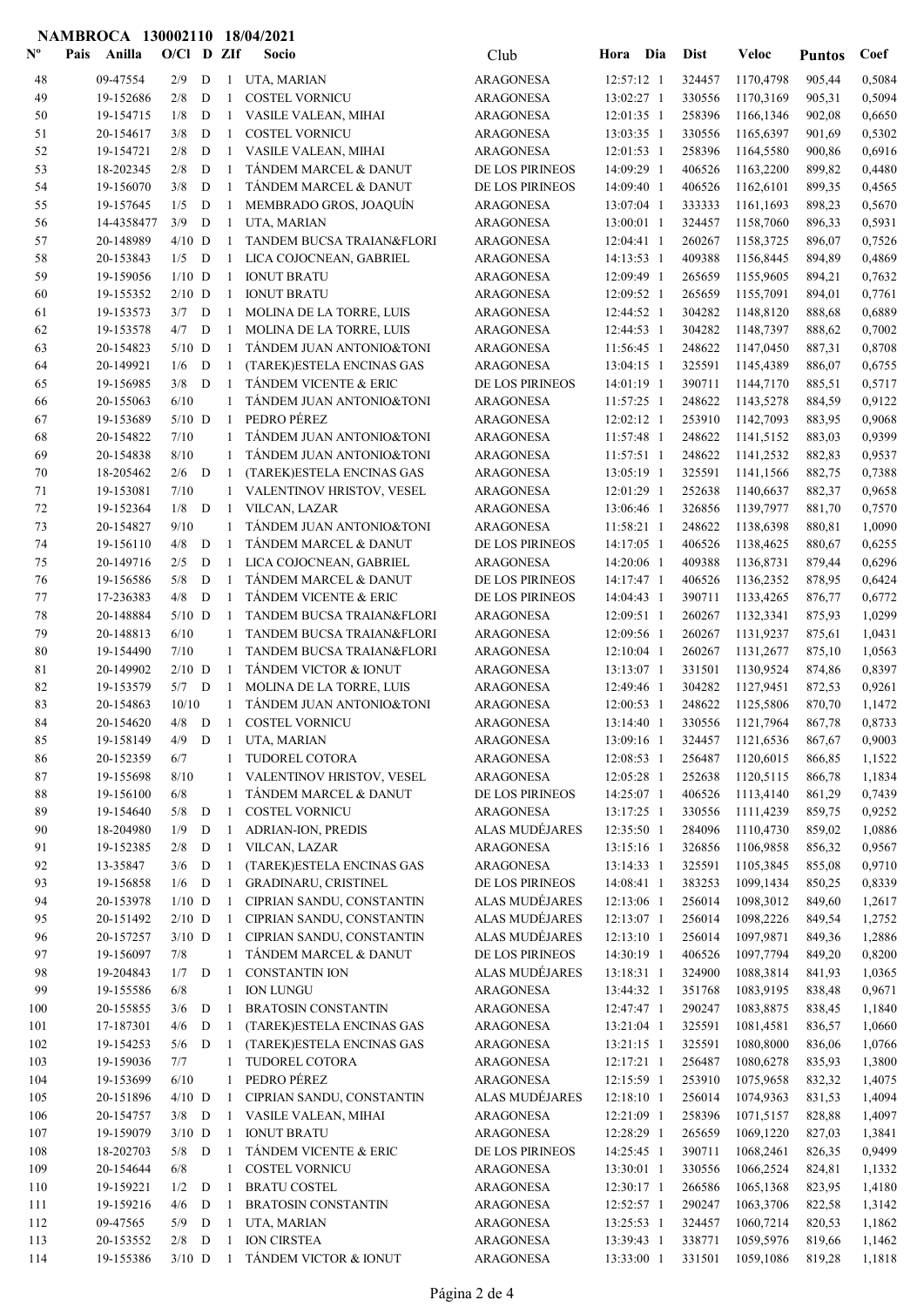## NAMBROCA 130002110 18/04/2021

| $N^{\text{o}}$ | Pais | Anilla                 | $O/Cl$ D ZIf |             |              | Socio                                              | Club                                 | Hora Dia                 |            | <b>Dist</b>      | Veloc                | <b>Puntos</b>    | Coef             |
|----------------|------|------------------------|--------------|-------------|--------------|----------------------------------------------------|--------------------------------------|--------------------------|------------|------------------|----------------------|------------------|------------------|
| 115            |      | 19-159224              | $2/2$ D      |             | -1           | <b>BRATU COSTEL</b>                                | <b>ARAGONESA</b>                     | 12:31:58 1               |            | 266586           | 1058,0209            | 818,44           | 1,4824           |
| 116            |      | 19-153725              | 7/10         |             | 1            | PEDRO PÉREZ                                        | <b>ARAGONESA</b>                     | 12:20:59 1               |            | 253910           | 1053,6413            | 815,05           | 1,5699           |
| 117            |      | 18-204917              | 10/10        |             | 1            | DE PABLO DE MARÍA, JAIME                           | <b>ARAGONESA</b>                     | 12:19:49 1               |            | 252429           | 1052,5916            | 814,24           | 1,5928           |
| 118            |      | 19-159290              | $4/10$ D     |             | -1           | <b>IONUT BRATU</b>                                 | <b>ARAGONESA</b>                     | 12:33:46 1               |            | 265659           | 1046,8633            | 809,81           | 1,5264           |
| 119            |      | 20-149859              | $4/10$ D     |             | -1           | TÁNDEM VICTOR & IONUT                              | <b>ARAGONESA</b>                     | 13:37:11 1               |            | 331501           | 1045,1400            | 808,48           | 1,2336           |
| 120            |      | 20-157239              | $5/10$ D     |             | $\mathbf{1}$ | CIPRIAN SANDU, CONSTANTIN                          | <b>ALAS MUDEJARES</b>                | 12:25:16 1               |            | 256014           | 1043,8190            | 807,46           | 1,6107           |
| 121            |      | 19-154705              | 4/8          | D           | 1            | VASILE VALEAN, MIHAI                               | <b>ARAGONESA</b>                     | 12:27:35 1               |            | 258396           | 1043,6728            | 807,34           | 1,6092           |
| 122            |      | 18-205143              | 8/10         |             | 1            | TANDEM BUCSA TRAIAN&FLORI                          | <b>ARAGONESA</b>                     | 12:29:37 1               |            | 260267           | 1042,6668            | 806,57           | 1,6108           |
| 123            |      | 19-159048              | $5/10$ D     |             | $\mathbf{1}$ | <b>IONUT BRATU</b>                                 | <b>ARAGONESA</b>                     | 12:34:59 1               |            | 265659           | 1041,8681            | 805,95           | 1,5911           |
| 124            |      | 20-155824              | 5/6          | D           | -1           | <b>BRATOSIN CONSTANTIN</b>                         | <b>ARAGONESA</b>                     | 12:59:26 1               |            | 290247           | 1038,6986            | 803,50           | 1,4681           |
| 125            |      | 19-155543              | 7/8          |             | $\mathbf{1}$ | <b>ION LUNGU</b>                                   | <b>ARAGONESA</b>                     | 13:59:21 1               |            | 351768           | 1036,5935            | 801,87           | 1,2211           |
| 126            |      | 19-156860              | 2/6          | D           | -1           | <b>GRADINARU, CRISTINEL</b>                        | DE LOS PIRINEOS                      | 14:30:05 1               |            | 383253           | 1035,5857            | 801,09           | 1,1298           |
| 127            |      | 20-148513              | 2/5          | D           | -1           | MEMBRADO GROS, JOAQUÍN                             | <b>ARAGONESA</b>                     | 13:43:09 1               |            | 333333           | 1031,5117            | 797,94           | 1,3093           |
| 128            |      | 20-155898              | 6/6          |             | 1            | <b>BRATOSIN CONSTANTIN</b>                         | <b>ARAGONESA</b>                     | 13:01:33 1               |            | 290247           | 1030,8897            | 797,45           | 1,5155           |
| 129            |      | 19-155953              | 2/7          | D           | $\mathbf{1}$ | <b>CONSTANTIN ION</b>                              | ALAS MUDÉJARES                       | 13:36:01 1               |            | 324900           | 1028,1103            | 795,30           | 1,3644           |
| 130            |      | 20-149916              | $5/10$ D     |             | -1           | TÁNDEM VICTOR & IONUT                              | <b>ARAGONESA</b>                     | 13:43:31 1               |            | 331501           | 1024,6798            | 792,65           | 1,3476           |
| 131            |      | 20-148423              | 1/7          | D           | -1           | TÁNDEM SASA&BOJAN                                  | <b>ARAGONESA</b>                     | 13:34:13 1               |            | 318206           | 1012,6961            | 783,38           | 1,4147           |
| 132            |      | 19-154740              | 5/8          | D           | 1            | VASILE VALEAN, MIHAI                               | <b>ARAGONESA</b>                     | 12:37:19 1               |            | 258396           | 1004,1946            | 776,80           | 1,7555           |
| 133            |      | 19-155387              | 6/10         |             | 1            | TÁNDEM VICTOR & IONUT                              | ARAGONESA                            | 13:51:36 1               |            | 331501           | 999,7014             | 773,33           | 1,3787           |
| 134            |      | 18-203336              | 9/10         |             | 1            | TANDEM BUCSA TRAIAN&FLORI<br>TÁNDEM VICTOR & IONUT | <b>ARAGONESA</b>                     | 12:40:35 1               |            | 260267           | 998,7861             | 772,62           | 1,7693           |
| 135            |      | 19-158702              | 7/10         |             | $\mathbf{1}$ |                                                    | <b>ARAGONESA</b>                     | 13:52:00 1               |            | 331501           | 998,4970             | 772,40           | 1,3994           |
| 136            |      | 20-154009              | 3/8          | D           | -1           | VILCAN, LAZAR                                      | ARAGONESA                            | 13:47:33 1               |            | 326856           | 997,8812             | 771,92           | 1,4298           |
| 137            |      | 20-154763              | 3/5          | D           | -1           | LICA COJOCNEAN, GABRIEL                            | ARAGONESA                            | 15:11:12 1               |            | 409388           | 995,5934             | 770,15           | 1,1500           |
| 138            |      | 19-158134              | 3/5          | D           | -1           | MEMBRADO GROS, JOAQUÍN                             | <b>ARAGONESA</b>                     | 13:55:29 1               |            | 333333           | 993,5903             | 768,60           | 1,4227           |
| 139            |      | 19-158741              | 1/5<br>6/7   | D           | -1           | AMELLER PONS, JAIME                                | ARAGONESA                            | 13:36:39 1               |            | 312000           | 985,3150             | 762,20           | 1,5310           |
| 140            |      | 19-153594              | 3/8          | D           | 1<br>-1      | MOLINA DE LA TORRE, LUIS                           | <b>ARAGONESA</b>                     | 13:29:09 1               |            | 304282           | 984,2536             | 761,38           | 1,5811           |
| 141<br>142     |      | 20-153559<br>20-148502 | 4/5          | D           |              | <b>ION CIRSTEA</b><br>MEMBRADO GROS, JOAQUÍN       | <b>ARAGONESA</b><br><b>ARAGONESA</b> | 14:04:18 1<br>13:59:07 1 |            | 338771<br>333333 | 983,9413<br>982,9449 | 761,14<br>760,37 | 1,4303<br>1,4639 |
| 143            |      | 19-158752              | 8/10         |             | -1<br>1      | TÁNDEM VICTOR & IONUT                              | <b>ARAGONESA</b>                     | 13:57:20 1               |            | 331501           | 982,7105             | 760,18           | 1,4824           |
| 144            |      | 20-151814              | 1/7          | D           | -1           | CASTRO RAMÍREZ, DIEGO LUI                          | ALAS MUDÉJARES                       | 12:34:20 1               |            | 249288           | 980,1625             | 758,21           | 1,9850           |
| 145            |      | 20-151847              | 2/7          | D           | 1            | CASTRO RAMÍREZ, DIEGO LUI                          | ALAS MUDÉJARES                       | 12:35:01 1               |            | 249288           | 977,5361             | 756,18           | 1,9988           |
| 146            |      | 17-236611              | 3/6          | D           | $\mathbf{1}$ | GRADINARU, CRISTINEL                               | DE LOS PIRINEOS                      | 14:55:28 1               |            | 383253           | 969,1158             | 749,67           | 1,3091           |
| 147            |      | 19-156791              | 6/8          |             | $\mathbf{1}$ | TÁNDEM VICENTE & ERIC                              | DE LOS PIRINEOS                      | 15:04:42 1               |            | 390711           | 965,4337             | 746,82           | 1,2929           |
| 148            |      | 19-153698              | 8/10         |             | 1            | PEDRO PÉREZ                                        | <b>ARAGONESA</b>                     | 12:43:49 1               |            | 253910           | 962,4487             | 744,51           | 2,0030           |
| 149            |      | 19-155986              | 3/7          | D           | -1           | <b>CONSTANTIN ION</b>                              | ALAS MUDÉJARES                       | 14:00:11 1               |            | 324900           | 955,0732             | 738,81           | 1,5760           |
| 150            |      | 19-155506              | 4/7          | D           | $\mathbf{1}$ | <b>CONSTANTIN ION</b>                              | ALAS MUDÉJARES                       | 14:00:12 1               |            | 324900           | 955,0265             | 738,77           | 1,5865           |
| 151            |      | 20-148429              | 2/7          | D           | -1           | TÁNDEM SASA&BOJAN                                  | <b>ARAGONESA</b>                     | 13:54:51 1               |            | 318206           | 950,2942             | 735,11           | 1,6307           |
| 152            |      | 19-155935              |              |             |              | 5/7 D 1 CONSTANTIN ION                             | ALAS MUDÉJARES                       |                          | 14:03:54 1 | 324900           | 944,7514             | 730,82           | 1,6077           |
| 153            |      | 19-154023              | 2/9          | D           | -1           | <b>ADRIAN-ION, PREDIS</b>                          | ALAS MUDÉJARES                       | 13:22:18 1               |            | 284096           | 939,7817             | 726,98           | 1,8507           |
| 154            |      | 19-156872              | 4/6          | D           | -1           | GRADINARU, CRISTINEL                               | DE LOS PIRINEOS                      | 15:07:51 1               |            | 383253           | 939,6911             | 726,91           | 1,3808           |
| 155            |      | 19-158735              | 6/10         |             | 1            | <b>IONUT BRATU</b>                                 | <b>ARAGONESA</b>                     | 13:05:07 1               |            | 265659           | 931,7554             | 720,77           | 2,0050           |
| 156            |      | 19-156849              | $5/6$ D      |             | -1           | GRADINARU, CRISTINEL                               | DE LOS PIRINEOS                      | 15:12:37 1               |            | 383253           | 928,8355             | 718,51           | 1,3988           |
| 157            |      | 18-207036              | 2/5          | D           | -1           | AMELLER PONS, JAIME                                | <b>ARAGONESA</b>                     | 13:57:49 1               |            | 312000           | 923,5779             | 714,44           | 1,7292           |
| 158            |      | 20-154655              | 7/8          |             | $\mathbf{1}$ | <b>COSTEL VORNICU</b>                              | <b>ARAGONESA</b>                     | 14:18:25 1               |            | 330556           | 922,2674             | 713,43           | 1,6426           |
| 159            |      | 20-151801              | 3/7          | D           | -1           | CASTRO RAMÍREZ, DIEGO LUI                          | ALAS MUDÉJARES                       | 12:50:32 1               |            | 249288           | 921,4687             | 712,81           | 2,1918           |
| 160            |      | 19-158564              | 9/10         |             | $\mathbf{1}$ | TÁNDEM VICTOR & IONUT                              | <b>ARAGONESA</b>                     | 14:22:11 1               |            | 331501           | 915,2851             | 708,03           | 1,6586           |
| 161            |      | 20-433063              | $4/5$ D      |             | -1           | LICA COJOCNEAN, GABRIEL                            | <b>ARAGONESA</b>                     | 15:50:11 1               |            | 409388           | 909,3806             | 703,46           | 1,3514           |
| 162            |      | 20-148432              | $3/7$ D      |             | -1           | TÁNDEM SASA&BOJAN                                  | <b>ARAGONESA</b>                     | 14:10:47 1               |            | 318206           | 907,1298             | 701,72           | 1,7495           |
| 163            |      | 19-207560              | 6/10         |             | 1            | CIPRIAN SANDU, CONSTANTIN                          | ALAS MUDÉJARES                       | 13:03:11 1               |            | 256014           | 904,0574             | 699,34           | 2,1879           |
| 164            |      | 19-153580              | 7/7          |             | 1            | MOLINA DE LA TORRE, LUIS                           | <b>ARAGONESA</b>                     | 13:57:39 1               |            | 304282           | 901,1758             | 697,11           | 1,8521           |
| 165            |      | 20-151195              | 3/9          | $\mathbf D$ | -1           | ADRIAN-ION, PREDIS                                 | ALAS MUDÉJARES                       | 13:35:47 1               |            | 284096           | 899,6548             | 695,94           | 1,9958           |
| 166            |      | 20-151860              | 4/7          | D           | -1           | CASTRO RAMÍREZ, DIEGO LUI                          | ALAS MUDÉJARES                       | 13:01:15 1               |            | 249288           | 886,3573             | 685,65           | 2,2883           |
| 167            |      | 20-151229              | 4/7          | D           | -1           | TÁNDEM SASA&BOJAN                                  | <b>ARAGONESA</b>                     | 14:22:47 1               |            | 318206           | 877,1241             | 678,51           | 1,8035           |
| 168            |      | 20-157233              | 7/10         |             | $\mathbf{1}$ | CIPRIAN SANDU, CONSTANTIN                          | ALAS MUDÉJARES                       | 13:12:14 1               |            | 256014           | 876,0602             | 677,68           | 2,2550           |
| 169            |      | 19-206161              | 4/8          | D           | $\,$ 1 $\,$  | VILCAN, LAZAR                                      | <b>ARAGONESA</b>                     | 14:33:53 1               |            | 326856           | 874,2192             | 676,26           | 1,7768           |
| 170            |      | 19-156809              | 7/8          |             | 1            | TÁNDEM VICENTE & ERIC                              | DE LOS PIRINEOS                      | 15:53:03 1               |            | 390711           | 862,4015             | 667,12           | 1,4952           |
| 171            |      | 19-155333              | 1/1          | D           | -1           | SEBASTIAN ORBAN                                    | ARAGONESA                            | 14:37:50 1               |            | 324021           | 857,5765             | 663,39           | 1,8136           |
| 172            |      | 20-153560              | 4/8          | ${\bf D}$   | -1           | <b>ION CIRSTEA</b>                                 | <b>ARAGONESA</b>                     | 14:56:32 1               |            | 338771           | 854,3317             | 660,88           | 1,7447           |
| 173            |      | 20-154734              | 5/5          | D           | -1           | LICA COJOCNEAN, GABRIEL                            | ARAGONESA                            | 16:20:12 1               |            | 409388           | 852,5364             | 659,49           | 1,4522           |
| 174            |      | 18-202702              | 8/8          |             | 1            | TÁNDEM VICENTE & ERIC                              | DE LOS PIRINEOS                      | 16:08:20 1               |            | 390711           | 834,2584             | 645,35           | 1,5304           |
| 175            |      | 20-154668              | 8/8          |             | 1            | <b>COSTEL VORNICU</b>                              | ARAGONESA                            | 14:58:40 1               |            | 330556           | 829,1538             | 641,40           | 1,8193           |
| 176            |      | 19-159072              | 7/10         |             | 1            | <b>IONUT BRATU</b>                                 | ARAGONESA                            | 13:43:55 1               |            | 265659           | 820,1461             | 634,43           | 2,2766           |
| 177            |      | 19-154682              | 6/8          |             | 1            | VASILE VALEAN, MIHAI                               | <b>ARAGONESA</b>                     | 13:40:49 1               |            | 258396           | 805,4320             | 623,05           | 2,3539           |
| 178            |      | 20-151807              | 5/7          | D           | -1           | CASTRO RAMÍREZ, DIEGO LUI                          | ALAS MUDÉJARES                       | 13:32:48 1               |            | 249288           | 796,9565             | 616,49           | 2,4537           |
| 179            |      | 19-158131              | 5/5          | $\mathbf D$ | $\mathbf{1}$ | MEMBRADO GROS, JOAQUÍN                             | <b>ARAGONESA</b>                     | 15:20:54 1               |            | 333333           | 791,9530             | 612,62           | 1,8454           |
| 180            |      | 19-152386              | 5/8          | D           | 1            | VILCAN, LAZAR                                      | <b>ARAGONESA</b>                     | 15:16:22 1               |            | 326856           | 785,0196             | 607,26           | 1,8924           |
| 181            |      | 20-151224              | $5/7$ D      |             | $\,$ 1 $\,$  | TÁNDEM SASA&BOJAN                                  | <b>ARAGONESA</b>                     | 15:06:21 1               |            | 318206           | 783,0835             | 605,76           | 1,9547           |